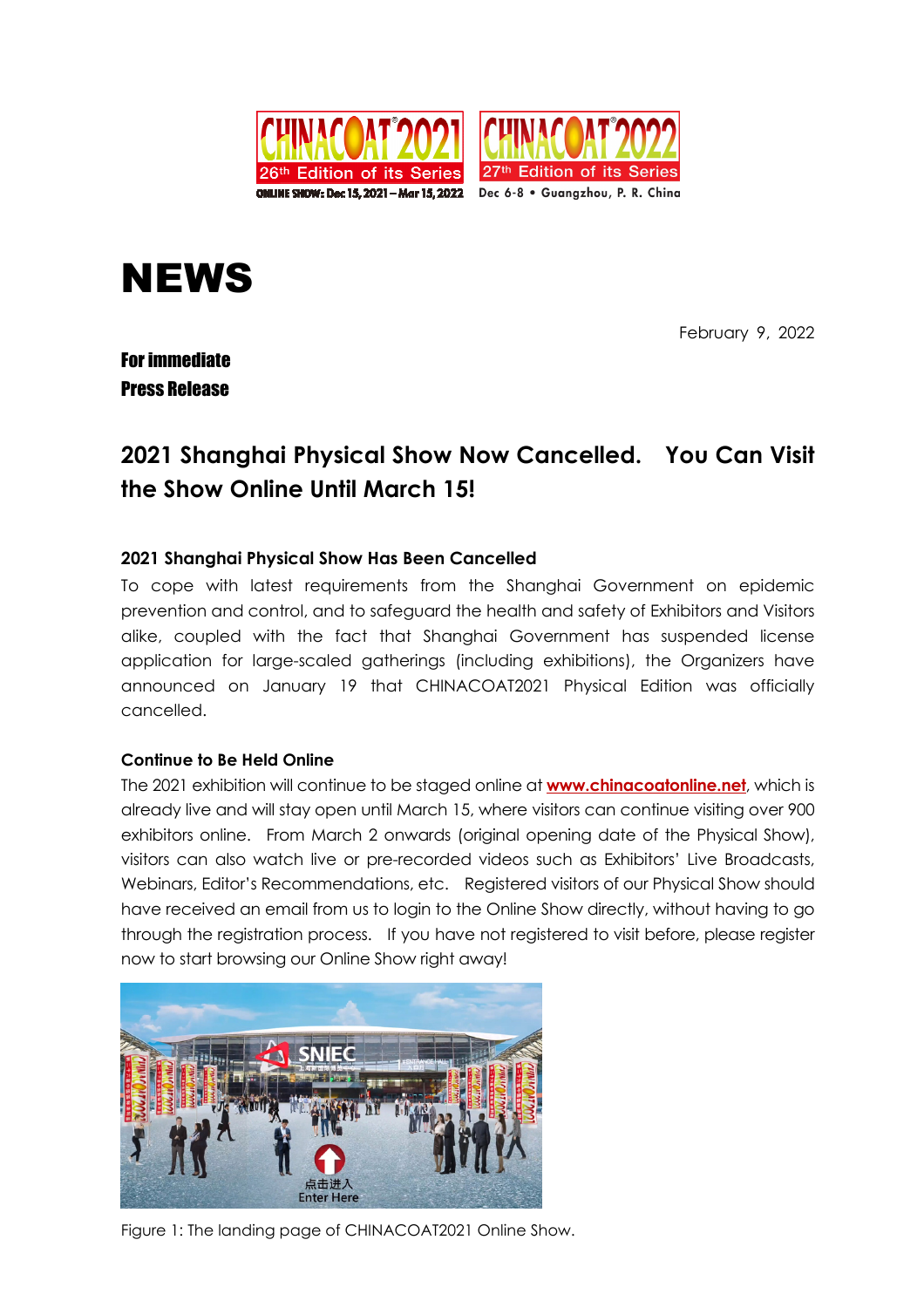

Figure 2: The "Lobby" page of CHINACOAT2021 Online Show.



Figure 3: The "Virtual Exhibitor Zone" page of CHINACOAT2021 Online Show.

#### **Save the 2022 Guangzhou Show Date**

After rebounding to an estimated 5.5% in 2021, global economy is expected to grow by 4.1% in 2022 while the Asia Pacific economy is forecast to return to world-leading growth of 4.5%. China's economy is anticipated to expand 4.3% this year. The Greater Bay Area (GBA) is China's major development strategy. Continued investment drives development of various infrastructures in the GBA, building a brighter future for the coatings industry. CHINACOAT has been collaborating with the industry to move forward since 1996. Our 2020 Guangzhou edition attracted over 22,200 trade visitors from 20 countries/regions, together with over 710 exhibitors from 21 countries/regions. CHINACOAT2022 will be held on December 6-8 in Guangzhou, P.R. China at Area A of China Import and Export Fair Complex. Let us partner with the industry to move forward! Booth reservation has started, apply to exhibit now.